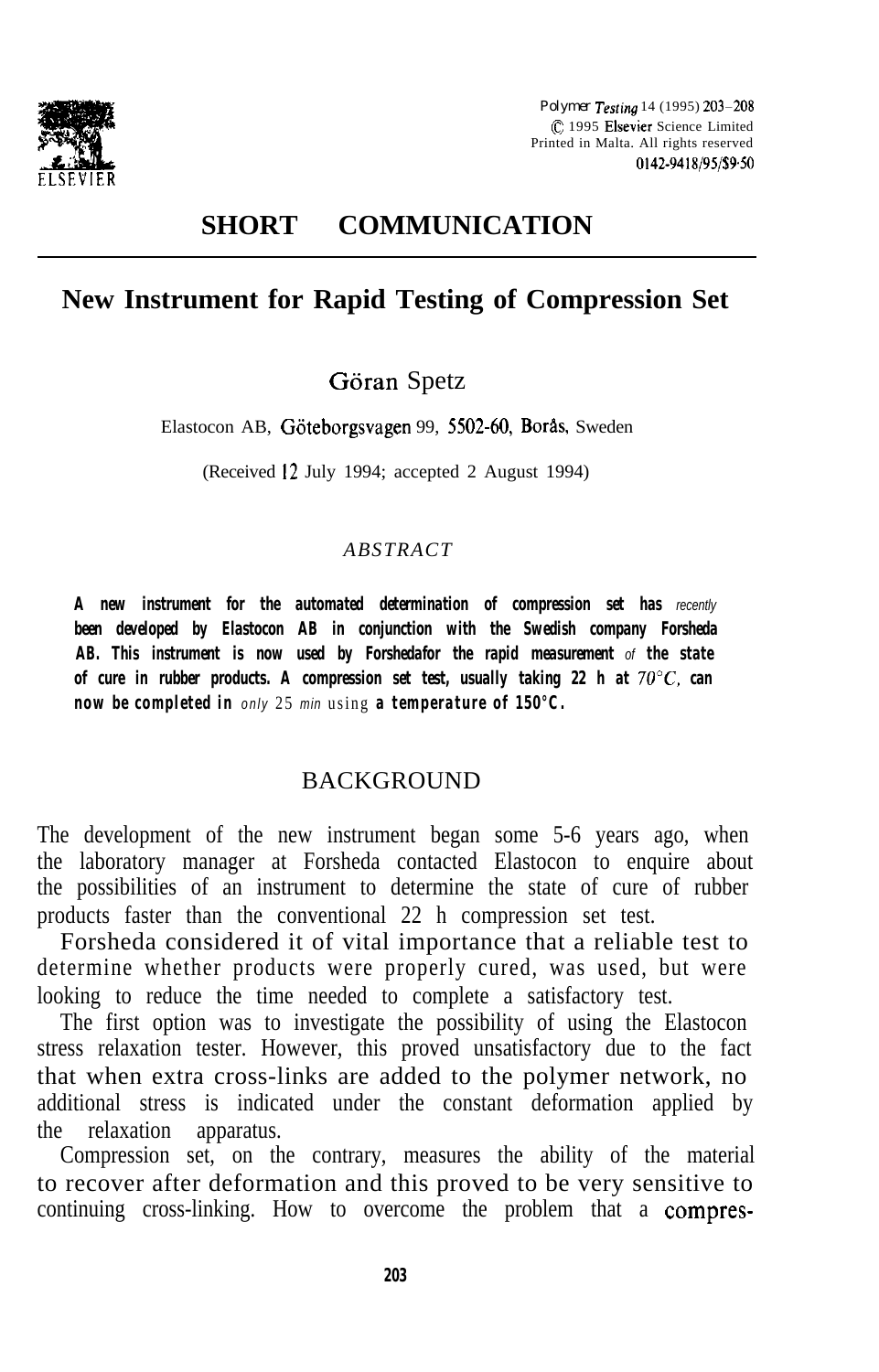sion set measurement takes around one day was to try and do the test at a temperature corresponding to the curing temperature over a shorter test time.

Manual experiments with compression set tests at 150°C with 5 min recovery time showed this to be a possible method; however, using these short test times resulted in poor repeatability when carrying out the tests manually.

Forsheda looked at this and alternative techniques for some time and then in 1992 they came back to Elastocon with a request for an instrument for the automatic testing of accelerated compression set. It was agreed that Elastocon would develop an instrument in two stages, the first being to modify a relaxation rig to produce a prototype apparatus for evaluation testing (see Fig. 1).

The prototype was then used to establish whether the theory for rapid compression set at high temperatures worked in practice. Results proved extremely encouraging, the instrument giving excellent sensitivity and repeatability. Design and manufacture of the final instrument then commenced and this resulted in a three station instrument with all components, including the computer, contained in one cabinet, so that the instrument was suitable for use in a production department (see Fig. 2).



Fig. 1.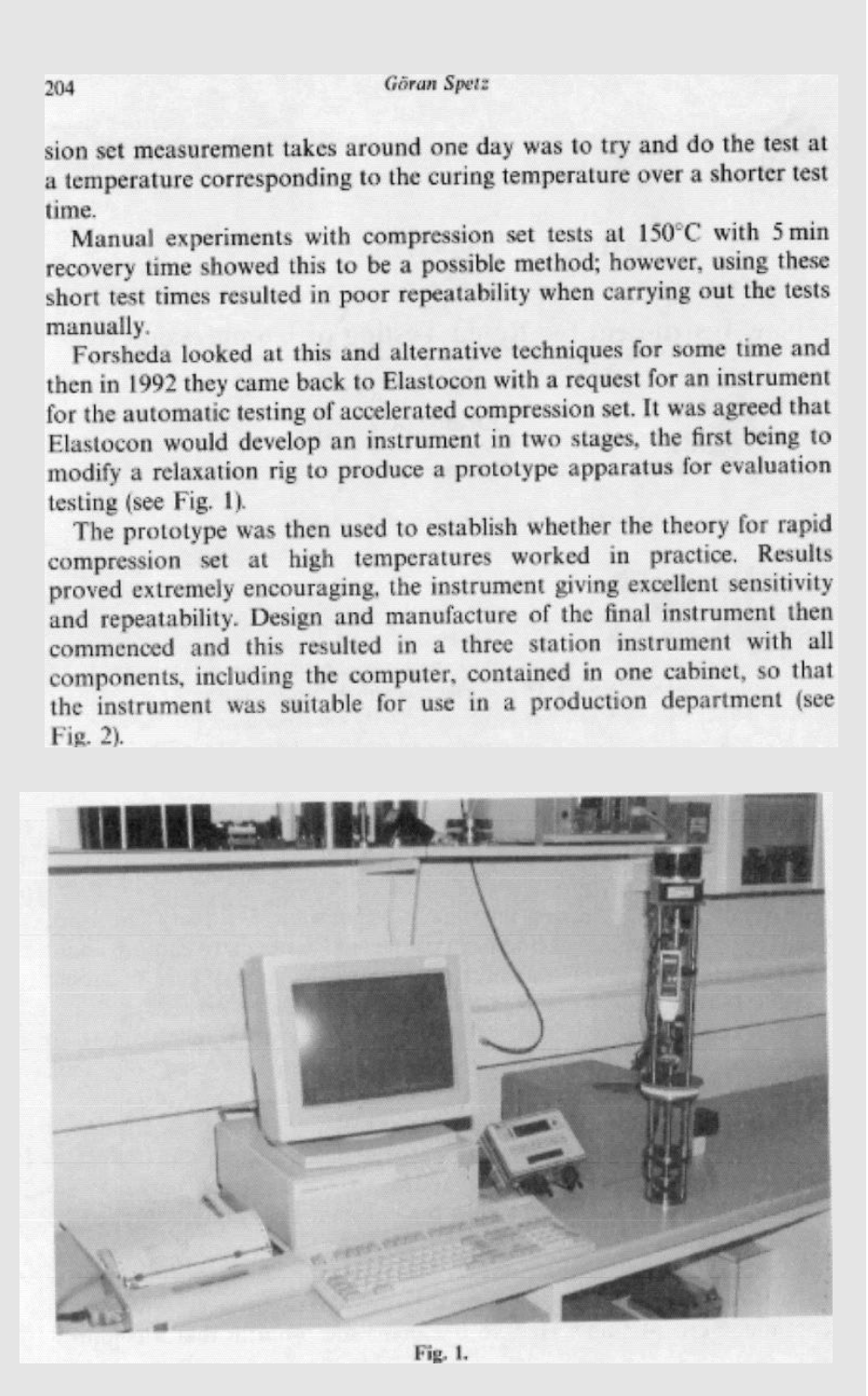

Fig. 2.

### **HOW THE INSTRUMENT WORKS**

The quick set tester consists of a three station testing rig built into an oven. The instrument is controlled by a built-in PC computer. The screen of the PC is divided into three windows, one for each testing station. The temperature range of the oven is 40 to 225°C and the movement range of the pistons of the testing rig is 25 mm, with forces up to 2000 N. The testing stations are individually driven by stepper motors, with a speed range of 0 to 200 mm/min.

The test specimens can be up to 50 mm in length and 25 mm thick. They can be a whole product or a part of a product.

The test sequence is as follows. The sample identification is typed into the computer, and the sample is placed on the sample feeder, which is then pushed into the oven. The test starts and the instrument applies a preload on the sample and measures the sample height. The sample is then compressed to a specified compression during a specified time. After the test period the sample is released for recovering during a short time, after which the sample height is measured once again and the compression set is calculated. The computer checks in a specification file if the sample is approved or not and the background of the screen window changes colour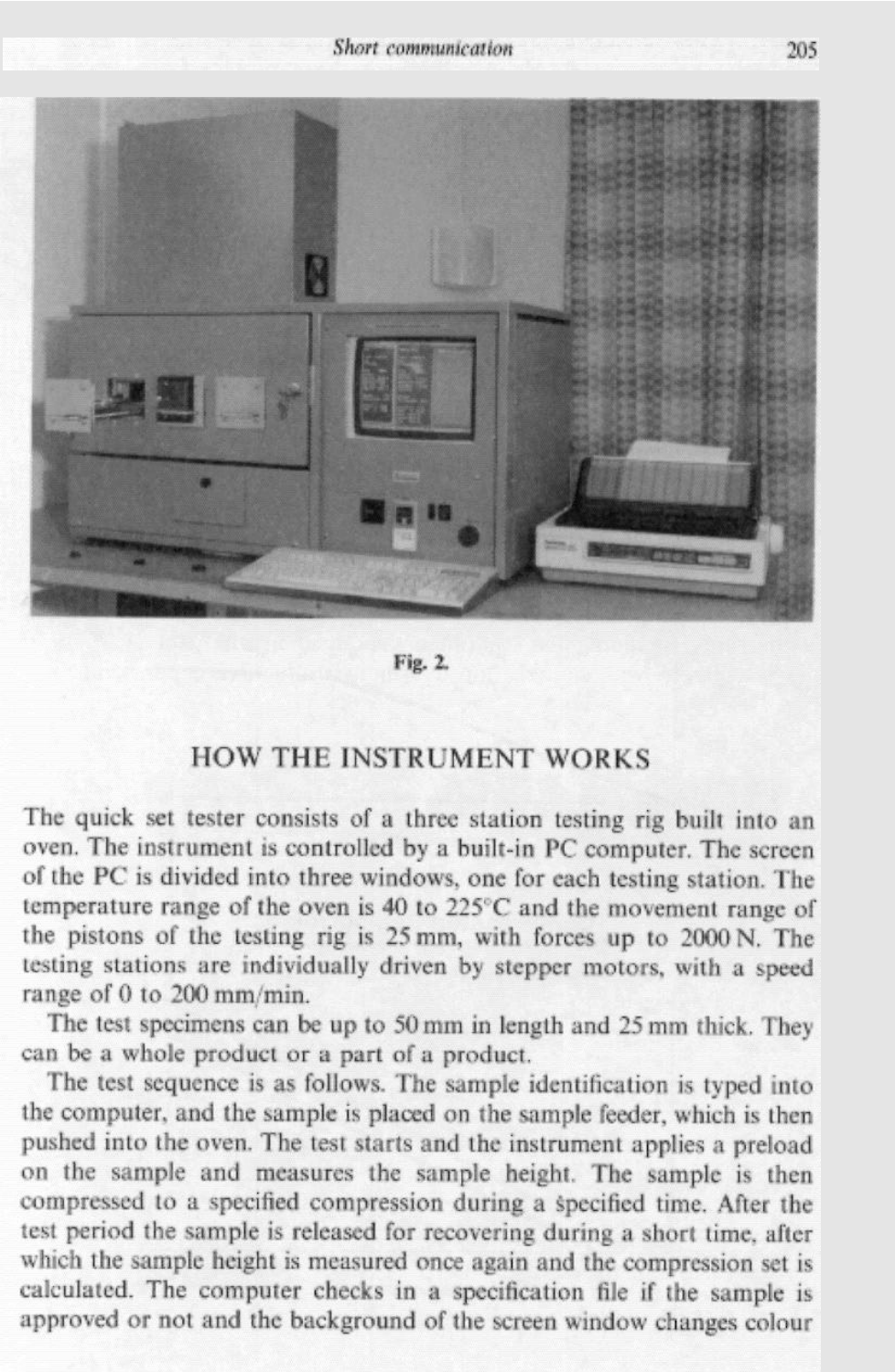from blue to green or red, depending on the result. The result is saved on the hard disc and can also be printed.

# EVALUATION OF THE TEST SEQUENCE AND CORRELATION

When evaluating a suitable test sequence for their compounds, Forsheda made tests at 140 and 150°C. They found that a compression time of 20 min was sufficient (see Fig. 3). Figure 4 shows the correlation between the standard compression set test at  $22 h/70^{\circ}$ C compared with quick set



**Fig. 4 .**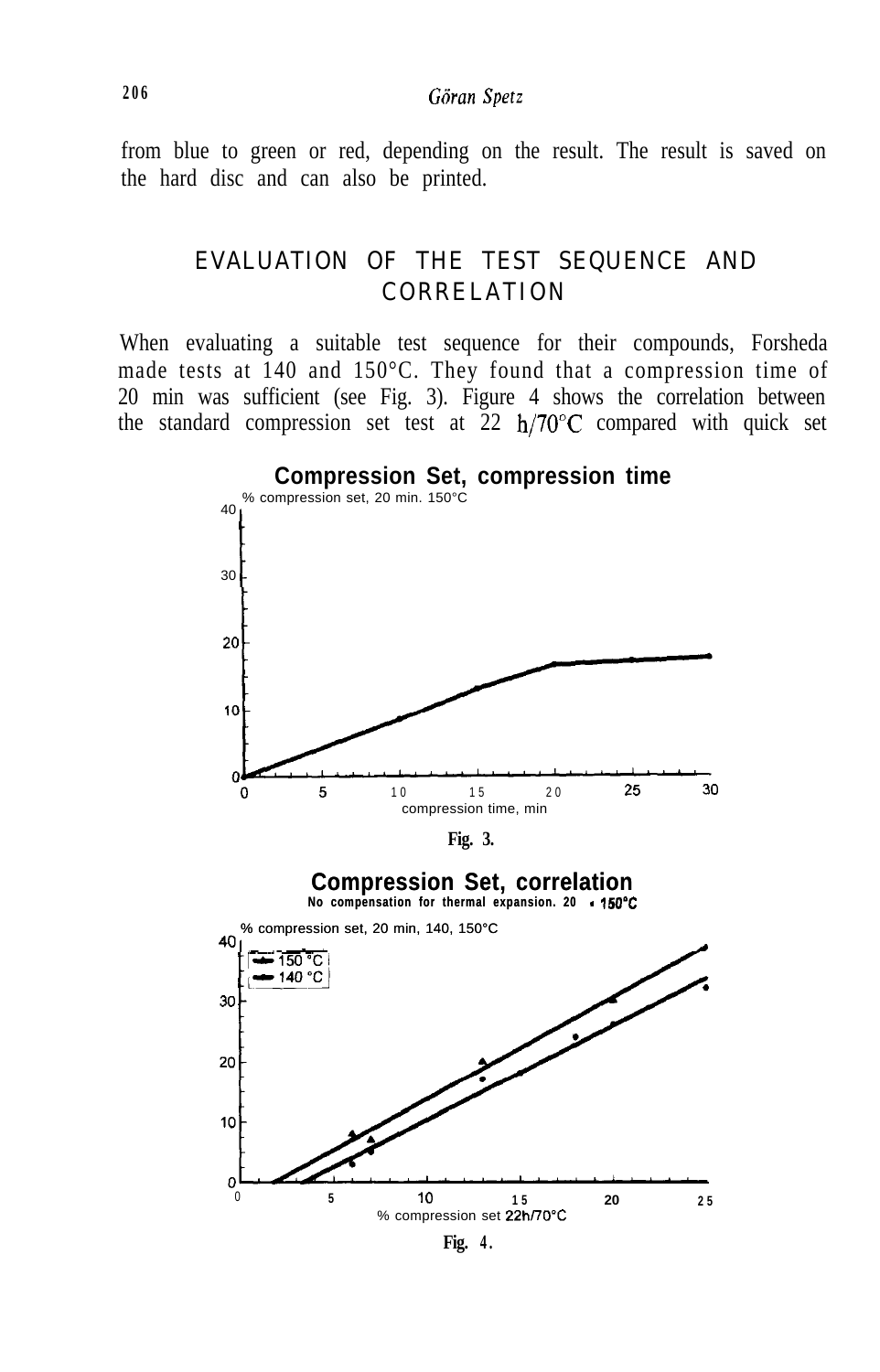tests at 140 and 150°C. The figure shows that standard compression set results between 6 and 25% gives quick set results of 3 to 38%.

It appears that the quick set test gives higher values for the compression set and a larger difference between the lowest and highest values, which means a good resolution.

The quick set test differs from the standard compression set by higher test temperature, shorter recovery time and recovery at test temperature, and the original height is measured on a cold sample, while the finished height is measured on a warm sample. All these factors contributes to a difference in test results between the quick set method and standard compression set.

The fact that the height measurements are done at different temperatures, gives, due to the thermal expansion, compression set results which are  $5-8\%$  too low. Forsheda has chosen not to compensate for this and instead take this into consideration when setting the limits. It is otherwise easy to add a compensation for this in the software. If a sample is tested without compression, the result will show the thermal expansion of the rubber. It is then easy to add a correction per material in the software.

Figure 5 shows the compression set after different recovery times. The figure shows the recovery to be very rapid at high temperatures.

Forsheda has chosen a test cycle at  $150^{\circ}$ C, with 20 min compression time, 25% compression and 3 min recovery time.

#### REPEATABILITY

Table 1 shows the repeatability when running a series of tests on 10 mm high cross sections from an extruded profile. The result is very good,



#### **Compression Set, recovery time**